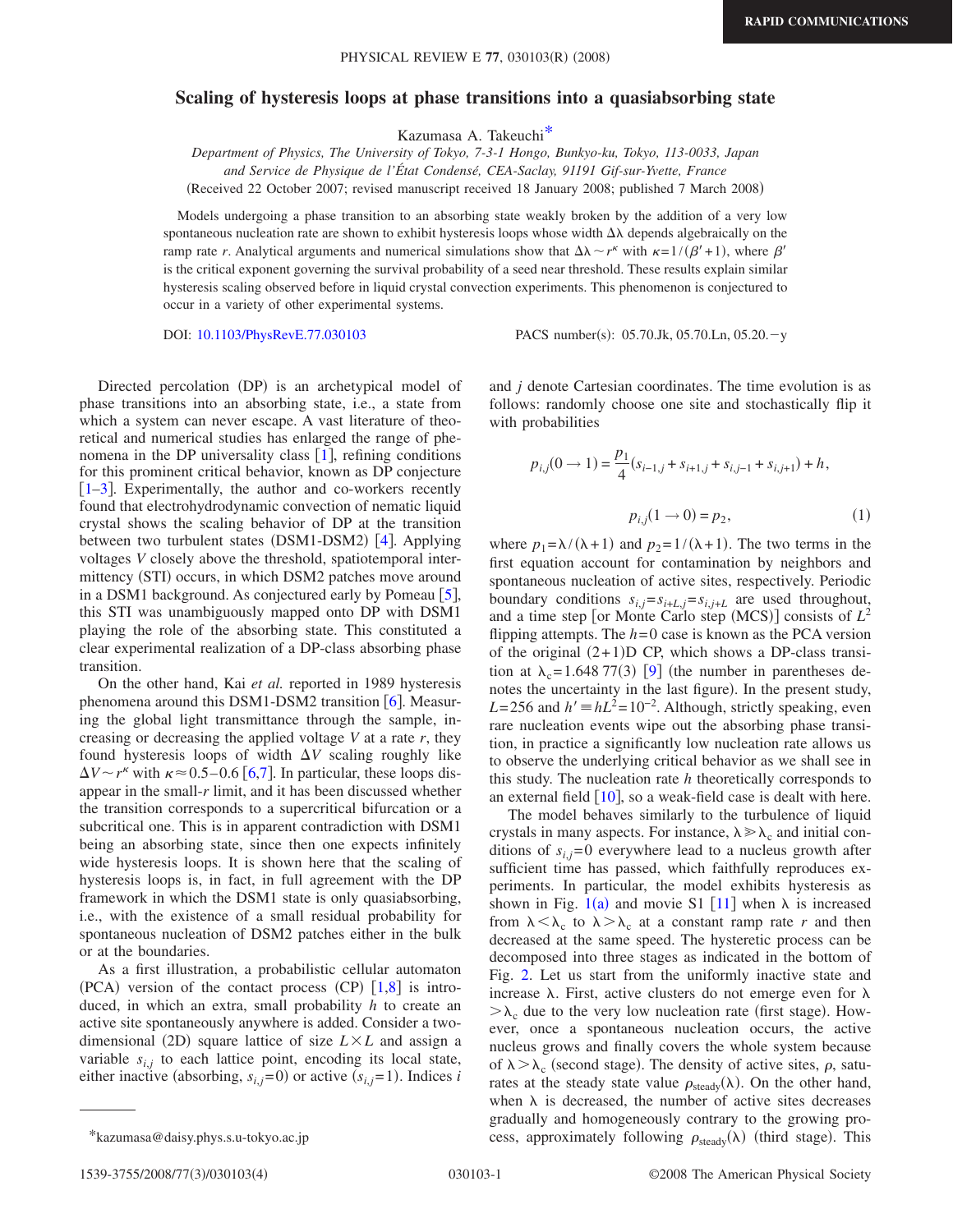<span id="page-1-0"></span>

FIG. 1. Hysteresis observed in simulations and experiments. (a) Hysteresis of  $(2+1)D$  CP with  $h' = 10^{-2}$ . Black regions denote active sites. The control parameter  $\lambda$  is increased and then decreased in the range of  $1 \leq \lambda \leq 3.4$  at the ramp rate of *r*=0.001 MCS<sup>-1</sup>. The critical point for the model without nucleation is  $\lambda_c = 1.648 77(3)$  [[9](#page-3-7)]. The arrows after the values of  $\lambda$  denote whether they are increasing or decreasing. (b) Hysteresis in the electrohydrodynamic convection, where the same cell as in Ref. [[4](#page-3-2)] is used. The control parameter, applied voltage *V*, is ramped in the range of 22  $V \le V \le 75$  V at the rate of  $r = 1.71$  V/s with fixed frequency of 250 Hz. The critical voltage is  $V_c \approx 35$  V [[4](#page-3-2)]. Darker regions correspond to DSM2, the active state. Note that the global intensity and contrast are adjusted for the sake of clarity, and that DSM1 and DSM2 coexist in the two images at the lower left.

strikingly resembles what is observed in the liquid crystal experiments (Fig.  $1(b)$  $1(b)$ , movie S2  $[11]$  $[11]$  $[11]$ , Refs.  $[6, 12]$  $[6, 12]$  $[6, 12]$ ). Note that the observed hysteresis both in the experiments and in the simulations is not a stationary property of the system, as would imply a first order transition, but rather a dynamical effect owing to the sweep of the parameter.

The dependence on the ramp rate  $r$  is shown in Fig. [2,](#page-1-1) which is again very similar to the corresponding experiments [[6](#page-3-4)[,12](#page-3-10)]. The widths of the hysteresis loops  $\Delta\lambda$  and  $\Delta\lambda^*$ , de-

<span id="page-1-1"></span>

FIG. 2. (Color online) Typical hysteresis loops for four different ramp rates *r* in  $(2+1)D$  CP with  $h' = 10^{-2}$ . Note that the ratios of the four values of *r* are chosen to be approximately the same as in Fig. 1 of Ref.  $[6]$  $[6]$  $[6]$  to allow the comparison (see also Ref.  $[12]$  $[12]$  $[12]$ ). The hysteretic process can be decomposed into three stages as indicated in the bottom figure.

fined as in Fig. [2,](#page-1-1) clearly exhibit the power law dependence  $\Delta\lambda$ ,  $\Delta\lambda^* \sim r^{\kappa}$  [Fig. [3](#page-1-2) (disks and triangles)], with  $\kappa$ =0.61(1) for  $\Delta\lambda$  and  $\kappa = 0.56(3)$  for  $\Delta\lambda^*$ . Here the ranges of error correspond to 95% confidence intervals in the sense of Student's *t*. They are in good agreement with the experimental value  $\kappa = 0.5 - 0.6$  $\kappa = 0.5 - 0.6$  [6[,7](#page-3-5)].

Besides the agreement between the simulations and the experiments, the exponent  $\kappa$  can also be derived only by assuming DP criticality with a very low probability for spontaneous nucleation. For absorbing phase transitions, the probability  $P_{\infty}$  with which an active site survives forever grows algebraically as  $P_{\infty} \sim \varepsilon^{\beta'}$  for  $\varepsilon = \lambda - \lambda_c > 0$ , where  $\beta'$ constitutes one of the critical exponents characterizing these transitions. Note that for the DP class the so-called "rapidity" symmetry implies  $\beta' = \beta$  [[1](#page-3-0)[,13](#page-3-11)], where  $\beta$  is the critical exponent corresponding to the stationary active site density

<span id="page-1-2"></span>

FIG. 3. (Color online) Widths of the loops  $\Delta\lambda$  (disk),  $\Delta\lambda^*$  (triangle), and  $\Delta \lambda^*$  (square) with respect to the ramp rate *r*, in the case of  $(2+1)D$  CP with  $h' = 10^{-2}$ . The symbols and error bars indicate means and standard deviations, respectively, of 50 independent runs. Dashed curves denote the results of the fitting to the power law  $\Delta\lambda$ ,  $\Delta\lambda^*$ ,  $\Delta\lambda^*$   $\sim$  *r*<sup>*k*</sup>. The inset shows the same data in logarithmic scales.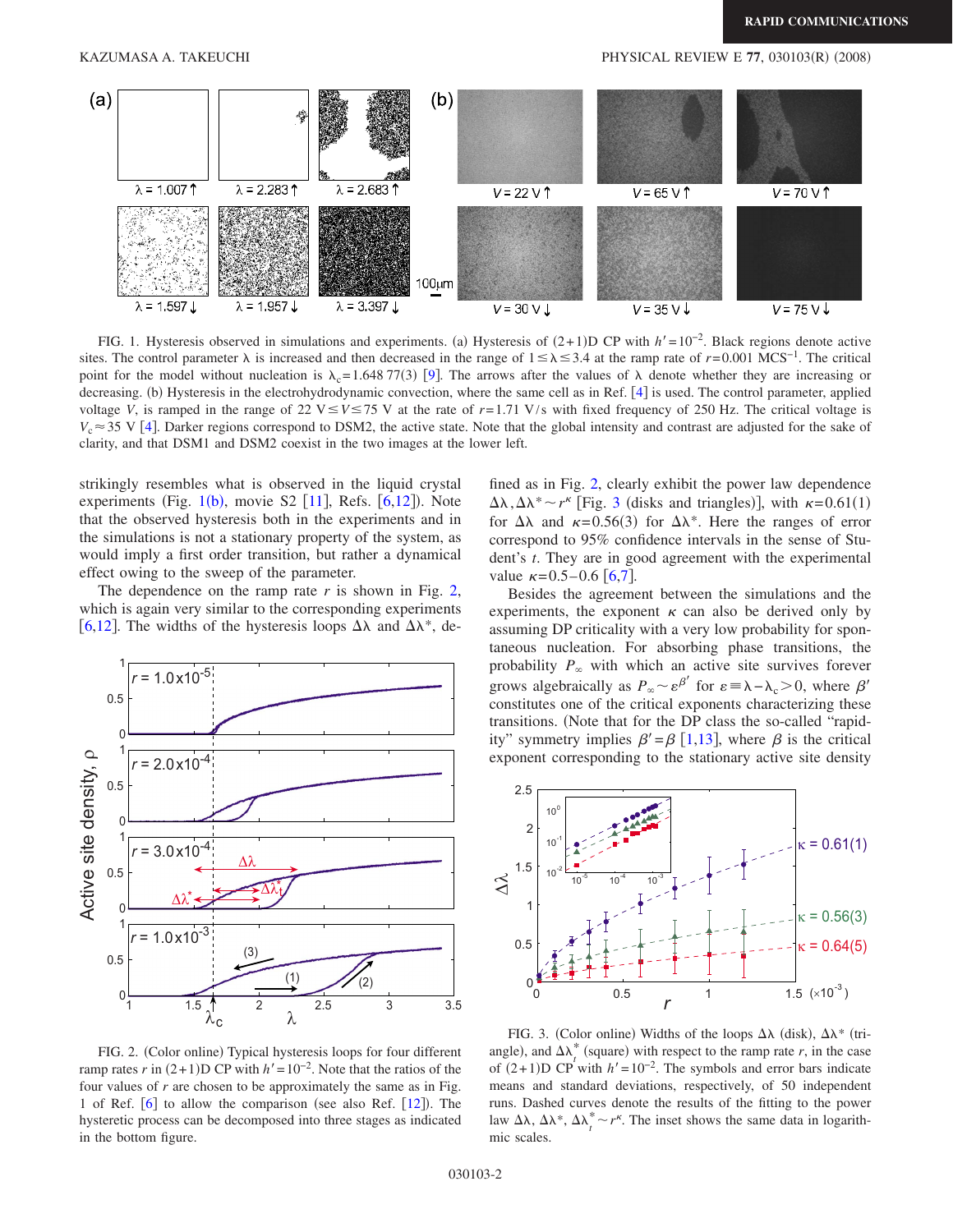$(2008)$ 

 $\rho_{\text{steady}}$ ) Suppose  $\varepsilon$  is increased linearly as  $\varepsilon(t) = rt$  and a nucleus appears and grows at time  $t = T$ , and assume that the ramp rate *r* is so slow that the finite-time survival probability converges to  $P_{\infty}$  before the control parameter significantly changes, the following relation then approximately holds:

$$
1 \approx \int_0^T h' P_\infty(\varepsilon(t)) dt \sim h' r^{\beta'} T^{\beta'+1}, \tag{2}
$$

<span id="page-2-3"></span><span id="page-2-0"></span>and thus the width of the hysteresis is

$$
\Delta \lambda_t^* \equiv rT \sim r^{1/(\beta'+1)}.\tag{3}
$$

It gives the exponent for the hysteresis as  $\kappa = 1/(\beta' + 1)$  $= 0.632(2)$  for the  $(2+1)$ D DP [[14](#page-3-12)]. Of course the assumed nucleation process is stochastic, so that, strictly, one should deal with the average width  $\langle \Delta \lambda_i^* \rangle$  based on the probabilistic distribution. This more rigorous approach is also straightforward. With  $P_0(t)$  being the probability that a nucleus does not appear and grow until time *t*, the probability that such a nucleation first occurs between time  $t$  and  $t + dt$  is written as

$$
-dP_0(t) = P_0(t)h'P_\infty(\varepsilon(t))dt
$$
  

$$
= Ch'r^{\beta'}t^{\beta'}\exp\left(-\frac{Ch'r^{\beta'}}{\beta'+1}t^{\beta'+1}\right)dt,
$$
 (4)

where *C* is defined by  $P_{\infty} = C \varepsilon^{\beta'}$ . This gives the average of the hysteresis width as

$$
\langle \Delta \lambda_t^* \rangle = r \int_0^\infty t \left( -\frac{dP_0(t)}{dt} \right) dt = \Gamma \left( \frac{\beta' + 2}{\beta' + 1} \right) \left[ \frac{(\beta' + 1)r}{Ch'} \right]^{1/(\beta' + 1)},\tag{5}
$$

which confirms Eq.  $(3)$  $(3)$  $(3)$ . Note that the standard deviation also obeys the same power law (with a different coefficient), since the stochastic process at play is essentially Poissonian.

The derived value of  $\kappa = 0.632(2)$  is slightly larger than the numerical and experimental values. This stems from the use of different definitions for the lower bound of the loop: the merging point of the two curves defining the loop is used for the experiments and simulations ( $\Delta \lambda$  and  $\Delta \lambda^*$ ), whereas, theoretically, the exact critical point  $\lambda_c$  is used to define the lower bound. Adopting the latter definition for the simulations  $(\Delta \lambda_t^*$  in Fig. [2](#page-1-1)),  $\kappa = 0.64(5)$  is obtained (Fig. [3](#page-1-2)), which is now in close agreement with the theoretical value. Thus the picture based on DP with a weakly broken absorbing state quantitatively explains the observed hysteresis. The above derivation also indicates that the scaling of hysteresis loops is seen for such values of *h'* and *r* that nucleations, including those with a short lifetime, occur several times within the range where the scaling  $P_{\infty} \sim \varepsilon^{\beta'}$  holds.

Given that the only assumption was criticality of an absorbing transition together with very rare spontaneous nucleations, the observed scaling of hysteresis with the exponent  $\kappa = 1/(\beta' + 1)$  is expected to be found universally in systems that exhibit quasiabsorbing transitions. This is confirmed by performing simulations in different dimensions and for dif-ferent models and universality classes [Table [I](#page-2-1) and Figs.  $4(a)$  $4(a)$ and [4](#page-2-2)(b)]. In all cases, the measured  $\kappa$  values for  $\Delta \lambda_t^*$  are in

TABLE I. Hysteresis exponent  $\kappa$  for several models.

<span id="page-2-1"></span>

| Model <sup>a</sup>                | Exponent $\kappa$ for |                   |         |                  |
|-----------------------------------|-----------------------|-------------------|---------|------------------|
|                                   | Δλ                    | $\Delta\lambda^*$ | $Δλ^*$  | $1/(\beta' + 1)$ |
| $(2+1)D$ CP (PCA)                 | 0.61(1)               | 0.56(3)           | 0.64(5) | $0.632(2)^{b}$   |
| $(2+1)D$ CP                       | 0.61(2)               | 0.61(4)           | 0.65(7) | $0.632(2)^{b}$   |
| $(1+1)D$ CP (PCA)                 | 0.69(1)               | 0.73(3)           | 0.81(4) | $0.783^{b}$      |
| $(1+1)D$ site $DPc$               | 0.68(2)               | 0.71(5)           | 0.82(7) | $0.783^{b}$      |
| $(2+1)D$ voterlike <sup>d,e</sup> | 0.465(14)             | 0.460(17)         | 0.47(4) | 0.5              |

<sup>a</sup>System sizes and nucleation rates are set to  $L=4096$  and *h'*  $= 10^{-4}$  for  $(1+1)D$ , and to  $L = 256$  and  $h' = 10^{-2}$  for  $(2+1)D$ .<br><sup>b</sup>Velues of the DP exponent  $\beta'$  are from Pet [15] for  $(1+1)$ 

Values of the DP exponent  $\beta'$  are from Ref. [[15](#page-3-13)] for  $(1+1)D$  and from Refs.  $[14]$  $[14]$  $[14]$  for  $(2+1)D$ .

Simulations are performed in the Domany-Kinzel lattice.

<sup>d</sup>Kinetic Ising model with spin-flip probability  $p_{sH}$  is considered, where  $s = \pm 1$  and  $H \in \{-4, -2, 0, 2, 4\}$  denote a spin and its local field, respectively. *p*−2 is swept here with the other parameters fixed at  $p_4 = h = 10^{-2}/L^2$ ,  $p_2 = 0.17$ ,  $p_0 = 0.5$ , and  $p_{-4} = 0.68$ . This model shows a transition in the voter universality class  $[16]$  $[16]$  $[16]$ .

 $\mathrm{^{e}H}$ ysteresis is measured in terms of the density of interfaces (i.e., the fraction of +− pairs) instead of the active site density (i.e., magnetization), since the former characterizes the voter class better [[16](#page-3-14)] and shows faster relaxation.

good agreement with those derived by Eq. ([3](#page-2-0)). The loop scaling is also robust to situations when the ramp rate *r* and/or the nucleation probability  $h'$  vary with time or the control parameter. As long as they are nonzero and analytic at criticality, this gives only higher order corrections to Eq. ([2](#page-2-3)) and does not affect the final result when  $r \rightarrow 0$ . Even if this condition is not satisfied, the corrected form of Eq.  $(3)$  $(3)$  $(3)$ can be calculated, for example, in the case of nonlinear

<span id="page-2-2"></span>

FIG. 4. (Color online) Hysteresis scaling for  $(1+1)D$  CP (a),  $(2+1)$ D voterlike (b),  $(2+1)$ D CP with quadratic ramping  $\varepsilon(t)$  $=r't^2$  (c), and  $(2+1)D$  CP with square root ramping  $\varepsilon(t) = r't^{1/2}$  (d). The estimates of the exponent  $\kappa$  for  $\Delta \lambda^*$  agree with the theoretical values, namely, 0.783 (a), 0.5 (b), 0.462(2) (c), and 0.774(2) (d).